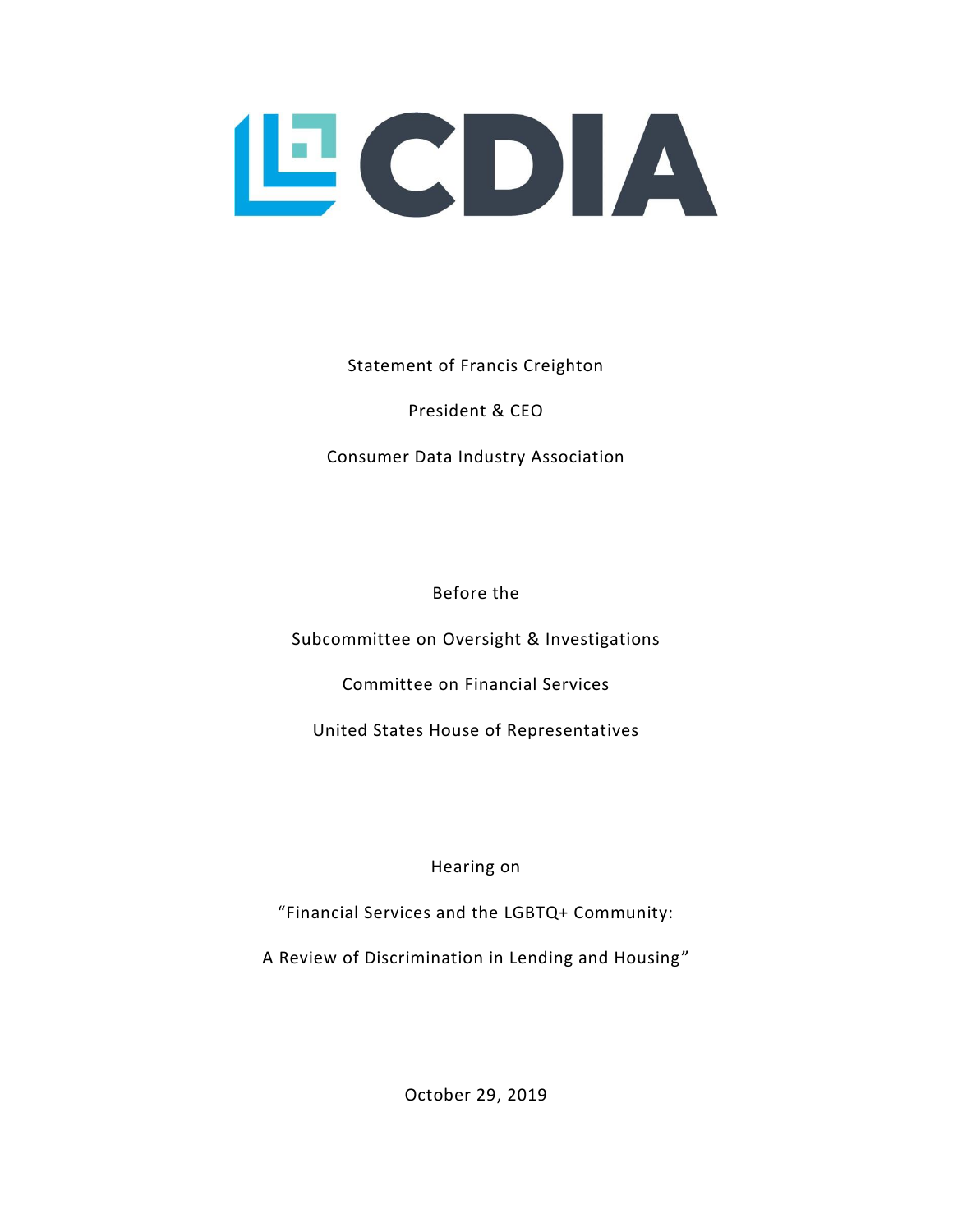Chairman Green, Ranking Member Barr, and Members of the Subcommittee, thank you for the opportunity to appear before you.

My name is Francis Creighton, and I am President & CEO of the Consumer Data Industry Association. You have asked me to testify about discrimination in lending and housing experienced by the LGBTQ+ community and I appreciate the opportunity to appear before you.

CDIA is the voice of the consumer reporting industry including the nationwide credit reporting agencies (CRAs), regional and specialized credit bureaus, background check and residential screening companies, and others. Founded in 1906, CDIA promotes the responsible use of consumer data to help all consumers – regardless of age, race, gender identity, sexual identification or any other discriminatory qualifier – achieve their financial goals, and to help businesses, governments and volunteer organizations avoid fraud.

Through data and analytics, CDIA members help to ensure fair and safe transactions for consumers, facilitating competition, and expanding consumers' access to financial and other products suited to their unique needs. Our members' market-leading innovations prevent fraud and ease people into homes, jobs and cars with quiet efficiency. CDIA members' data and analytics are used to locate crime victims and fugitives and help keep workplaces and apartment tenants safe. Our members work every day to empower economic opportunity for consumers, businesses, government agencies and nonprofits.

2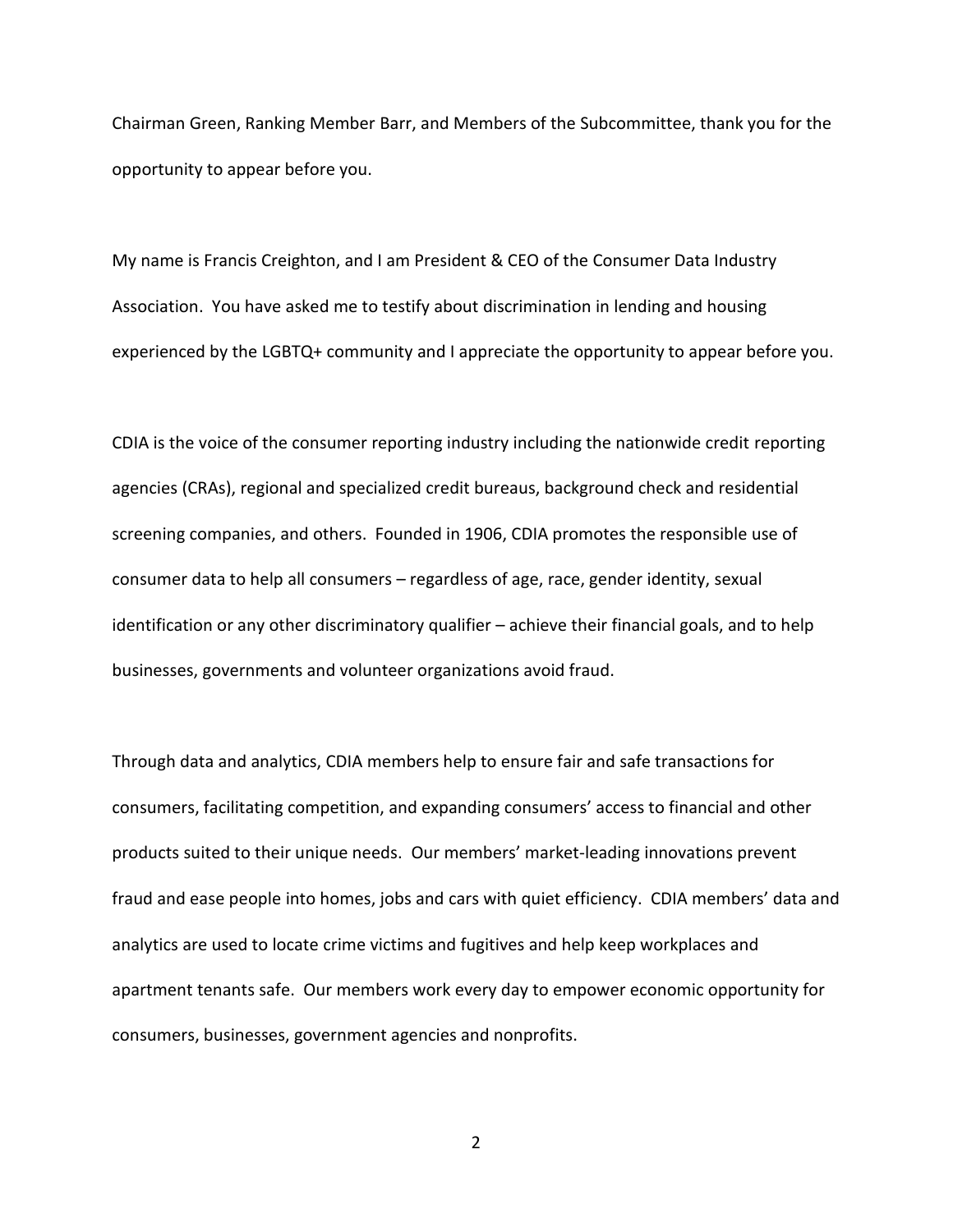Consumer reporting agencies are governed by many federal and state statutes, rules and judicial opinions, but the touchstone of the laws that govern our industry is the federal Fair Credit Reporting Act (FCRA). According to the law's findings (15 U.S.C. § 1681(a)(4)), Congress expressly sought to make sure the credit reporting system is fair for consumers.

As a result of the FCRA and the hard work of our members, data furnishers and data users, consumers today benefit from a democratic, accurate and fair credit system. Consumers have the liberty to access credit anywhere in the country from a wide variety of lenders based solely on their own personal history of handling credit. Families buying a home for the first-time access mortgage products that suit their individual needs and capabilities. Young people who have new jobs in a new city can go to an auto dealer and drive away with a financed car even without any history in that community. Thanks to our members' data and analytics, new credit opportunities from new kinds of lenders are constantly evolving to meet individual needs.

If a consumer has been a responsible user of credit in the past, lenders and others are more likely to offer credit at the most favorable terms – terms that previously were reserved for the wealthy. Credit reporting companies and other CDIA members are helping solve the problem of the unbanked and credit invisible populations by expanding the kinds of data collected, such as rental history or payments on telephone and other utility bills, giving lenders and others information that allow more consumers to responsibly access traditional financial services and integrate consumers into the mainstream financial system.

3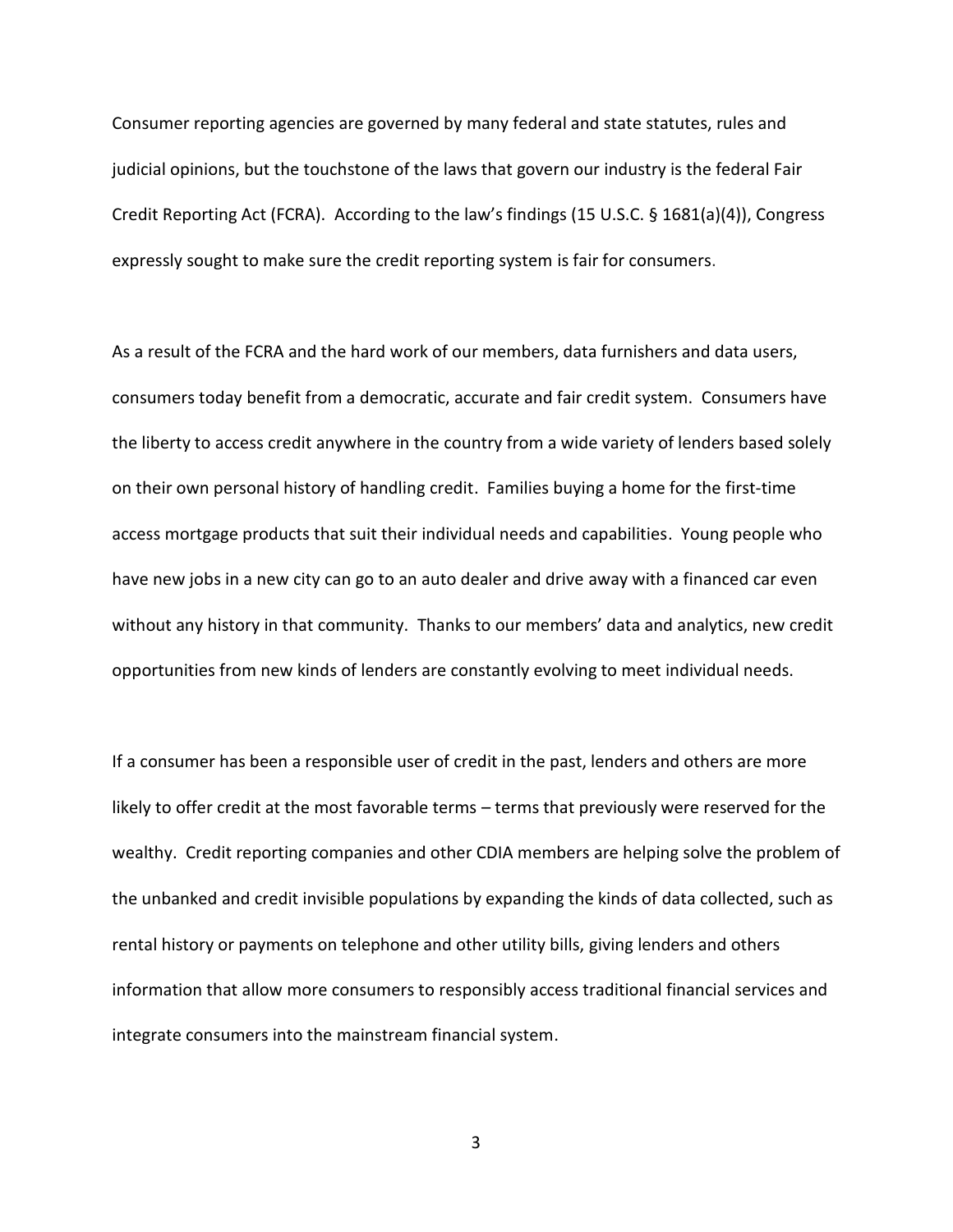Consumers are the main beneficiary of our credit reporting system. Most consumers pay their bills on time and are rewarded for doing so when they seek out new credit and their report shows a positive history. Without the credit reporting system, lenders would not be able to judge whether individuals applying for credit have previously paid their bills on time, and interest rates on loan products would have to increase for everyone to account for the added risk, with consumers who have been consistently paying bills on time losing out.

Credit reports also give a variety of different kinds of lenders access to the same kind of information, giving a local community bank or credit union a chance to compete against a trillion-dollar financial institution. As Richard Cordray, former Director of the Consumer Financial Protection Bureau (CFPB), said in 2012 at a Field Hearing:

"Without credit reporting, consumers would not be able to get credit except from those who have already had direct experience with them, for example from local merchants who know whether or not they regularly pay their bills. This was the case fifty or a hundred years ago with "store credit," or when consumers really only had the option of going to their local bank. But now, consumers can instantly access credit because lenders everywhere can look to credit scores to provide a uniform benchmark for assessing risk."<sup>1</sup>

For this hearing, it is important to know what is and is not in a credit report. Credit reports do not include sexual orientation. Credit reports do not include gender identity or sex assigned at birth. Credit reports do not include marital status or spouse. They also do not contain data on race, color, religion or national origin.

<sup>1</sup> Cordray, Richard. Prepared Remarks by Richard Cordray on Credit Reporting (July 16, 2012) (accessed October 24, 2019), https://www.consumerfinance.gov/about-us/newsroom/prepared-remarks-by-richard-cordray-oncredit-reporting/.